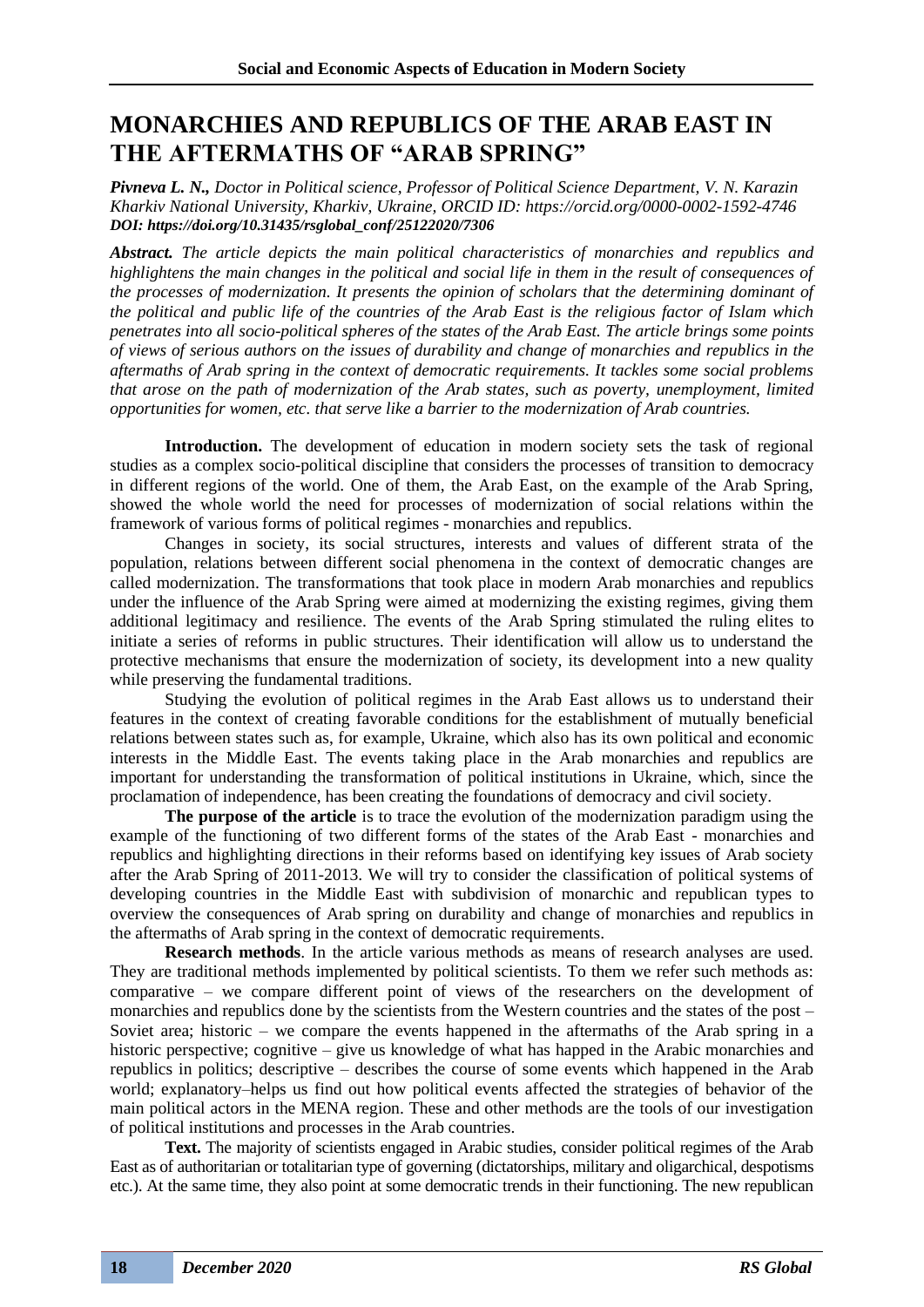regimes in the Arab countries began to develop as a result of liquidation of colonial oppression and overthrow of monarchy – in Egypt (1952), Iraq (1958), Yemen (1962), Libya (1969). At the beginning of the XX1 century, the political regimes in the Arab countries can be divided into monarchies and republics. As Bank A., Richter T. & Sunik A. stated "there were three distinct types of durable monarchies in the Middle East prior to the Arab Spring: a first group consisting of the five Gulf monarchies of Bahrain, Kuwait, Qatar, Saudi Arabia and the UAE, a second group consisting of the non-Gulf monarchies of Jordan and Morocco and a third, hybrid category, represented by the Sultanate of Oman, which blends some features with the other Gulf monarchies, for example, the oil wealth, and others with Jordan and Morocco, for example, the non-dynastic character of political decision making. Our argument about three distinct types of monarchy supplements the commonly held dualism in Middle East monarchy studies, which typically distinguishes the Gulf monarchies, including Oman, from Jordan and Morocco [1].

The absolute monarchy is characterized by the concentration of functions in the monarch's hands. They are both religious and secular. The monarch takes part in the activity of three powers: executive, legislative and judicial. There is no separation of power in absolute monarchies like Saudi Arabia, UAE and Oman. For example, the Sultan of Oman is not only the head of state, but also the head of government. He also serves as the supreme commander of the armed forces, prime minister, defense minister, finance minister and foreign affairs minister. Modern authors highlight the most important powers of the monarch his prerogative in the legislative branch that is of great concern of an absolute monarch.

If we compare absolute and dualistic monarchies, we notice that under the conditions of a dualistic monarchy, two socio-political institutions coexist: a monarchical power based on feudal strata, and a bourgeois parliament. The monarch is de jure and de facto independent of parliament, he concentrates in his hands all the powers of the executive branch, but does not have the ability to influence the formation of government bodies and is in fact powerless against some alliances.

All monarchical states have Constitutions, according to which parliaments are created on the basis of direct secret ballot. However, in Saudi Arabia there is only a proto-parliament appointed by the king - the Consultative Council. The parliaments of the monarchies of the Persian Gulf have limited powers. They cannot dismiss the prime minister and the government, although in some countries they have the right to require a report to the highest legislative body.

The monarch in Arab countries is influenced by institutions that are not specified in the constitutions. These are the so-called "family councils", members of dynasties, as well as informal gatherings (diwaniyas), which gather sporadically and include dynastic relatives and influential persons of the region and the world.

"In the presidential republics of the Arab East, the head of state, along with his functions, is also the head of the executive branch, and according to the constitution, he can also exercise legislative power. The most striking example of the Arab presidential republic is Syria, in which the president occupied key positions in the system of supreme bodies and had in his hands the most important levers of influence on other authorities in the country" [2, p. 181].

The monarchies and republics experience the influence of Islam in the Arab countries. For example, Saudi Arabia has Coran as Constitution. Moreover, there has been a significant spread of political Islam in the political process of a number of Arab states, for example, in Iran, Pakistan, Egypt, Afghanistan, Saudi Arabia and Syria. The Islamic factor in Muslim states takes various forms both in cultural heritage and in political practice. States use Islamic ideology to legitimize the political regime.

Modern world practice of state development shows that the institution of monarchy is not an obsolete form of government. This is evidenced by the facts confirming the existence of monarchies not only in the Arab region, but throughout the world. The processes of democratization have affected not only the republics, but also the absolute systems of government. At the crossroads of two centuries in many Arab states, new constitutions were adopted (1996 - Oman, 2002 - Bahrain, 2003 - Qatar) or the old texts were amended. This is primarily due to the increasing complexity of the activities of state structures, as well as the emergence of new democratic initiatives that affect the development of Arab monarchies.

The aftermaths of the Arab spring showed a variety of monarchical reactions to the events of 2011-2013. For example, all oil rentier states increased their spending, Jordan, Morocco and to some extent Oman underwent slight constitutional reforms, inter-monarchial cooperation (financial, diplomatic, military) became more intensive.

After the Arab Spring, there happened some modernization tendencies to expand the powers of consultative bodies in Arabian monarchies, and the procedures for their formation and functioning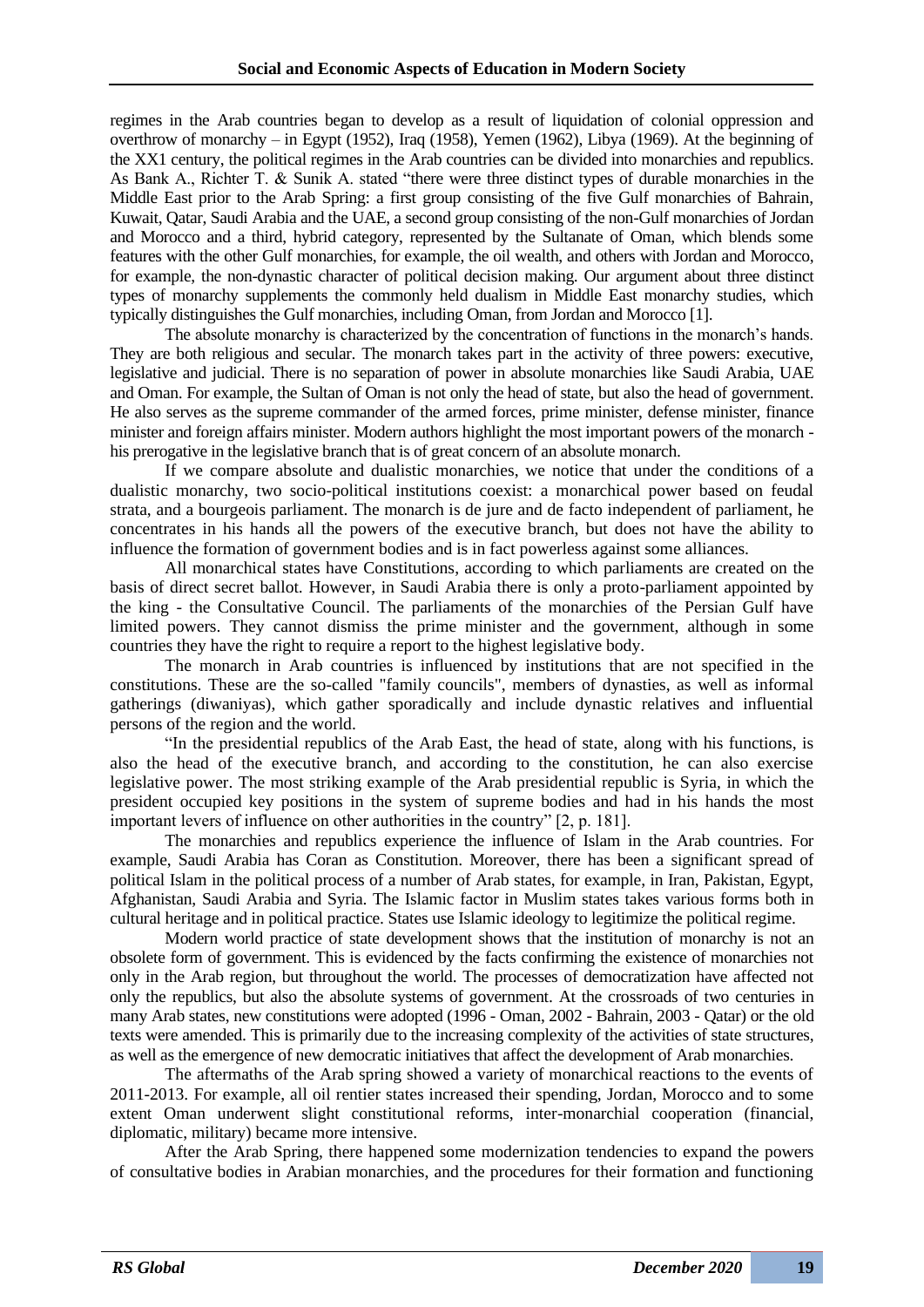have changed. For example, "Shura councils in countries such as Oman, Qatar, Bahrain were transformed into a kind of parliamentary structures... Adopted constitutional amendments allowed for parliamentary elections in some countries on a multi-party basis, as a result of which Islamic parties (in Egypt and Tunisia) came to power. The new constitutions provide the largest possible number of rights and freedoms and redistribute powers in favor of the legislative body; new electoral laws, adopted in Arab countries after 2011, have become more democratic than previous' [2, c. 112, 58].

Protest movements of the Arab spring changed a socio-political situation in a number of the Arab countries. The requirement of democratic transformations during the Arab spring led to different actions in the states with the monarchic and republican forms of rule. In the monarchic states it came down to resignation of some governments and reforming of an electoral system, restriction of a role of monarchs in exercising the executive power, but it didn't undermine the basics of a monarchist system.

In the republics the requirement of democratization could lead not only to disorders, but to violent actions toward political regimes. At the same time, the political uprising in the Middle East have led to the breakdown of some authoritarian regimes and tested the durability of others. "The eight authoritarian monarchies in the region, in particular, have proved strikingly durable, while a number of heads of state in authoritarian republics (Tunisia, Egypt, Yemen and Libya) have been ousted. While the phenomenon of widespread monarchical durability is certainly relevant, it tends to obscure the diversity that exists within the group of the eight Arab monarchies" [1].

As time passed after the Arab spring, the power positions of the old elites are still preserved as they control significant financial flows and make major political decisions. "Many Arab states are still countries fragmented by different clans and power teams: party-bureaucratic, power, oligarchic, ethnoconfessional, tribal, and so on. The population relies in their security and well-being not so much on state institutions but on connection with or belonging to a particular clan or a team" [3, p.170]

The Arab Spring was unable to solve the social problems that arose on the path of modernization of the Arab states. One of the most important is high population growth, which often contributes to a decrease in the real standard of living. 2/3 of the population in Arab countries are young people under the age of 30. Hence unemployment, and as a consequence, migration, which is much higher in the republics than in monarchies, becomes a major problem.

"In order to tackle this problem, all Gulf governments, with varied levels of success and seriousness, have reformed their labor policies based on a labor market segmentation between nationals and expatriates on the one hand, and between public and private sector on the other. The "Arab Spring" has pushed governments to accelerate labor market policies aimed at encouraging nationals to seek employment in the private sector. They can even be considered an integral part of the counter-revolutionary arsenal. Far from being politically benign however, these reforms have far reaching and sometimes unexpected effects on the relations between state, business and labor" [4].

The next issue is connected with the position of women in the Arab East. "Arab women, long relegated to the private sphere by law and social custom, are gaining new access to public life. But Arab Muslim women in the Middle East still face some social and legal inequalities. Even as governments in the region tout female advancement abroad finds, at home they still enforce traditional gender roles" [5].

New modern tendencies come to the ordinary life of people in monarchies as the result of modernization. Since August 2019, women in Saudi Arabia may obtain passports, travel abroad and register marriages and births on their own. Saudi Arabia initiative to grant women the right to drive in 2018 is "a historic move that cracked open a window to new freedoms for women who have long lived under repressive laws" [6].

The high level of unemployment, illiteracy, and limited opportunities for women to take part in economic development serve like a barrier to the modernization of Arab countries.

Considering the reasons of defeat of the Arab spring, the western researchers emphasize that monarchy was steadier against democratization events during the Arab spring, than the republics. Llamaran A. in his article introduced his personal explanation of events on the base of the books published by R. Snyder: *The Arab Uprising and the Persistence of Monarchy and What made monarchies more resilient during the Arab Spring as compared to republics?* He writes that Robert Snyder offers an ideological-institutional framework in his publishing and allocates the major reasons which, according to him, promoted defeat of the republican states during the Arab spring: «The monarchies took a strong position against revolutionary nationalism from the beginning of their establishments as States. They understood the appeal of such an ideology to their subjects and took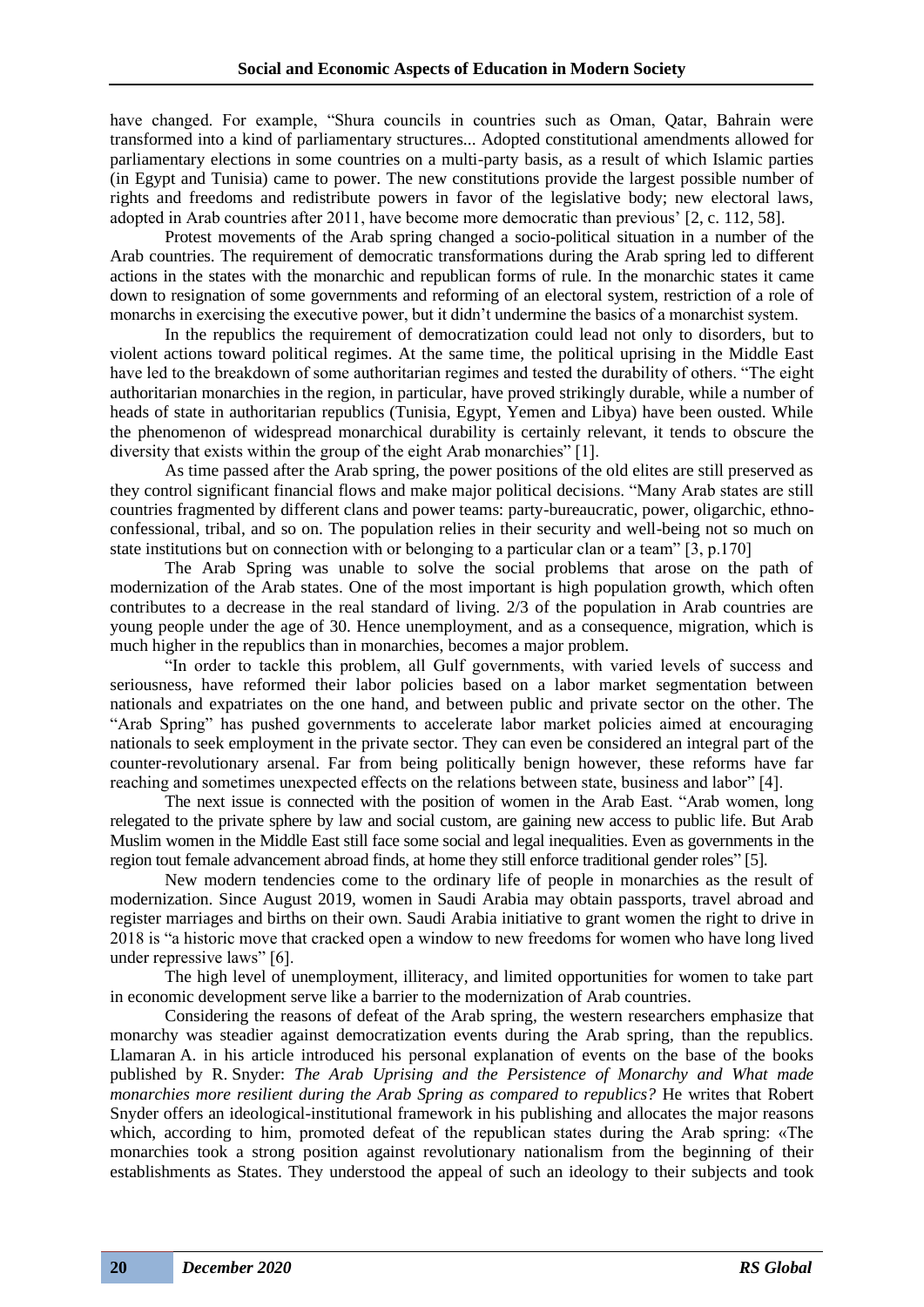measures accordingly. They ensured that the state and nation remained separate. They fared better than revolutionary republics by being more politically inclusive, enforcing property rights, and forging a more cooperative foreign policy» [7].

After the Arab spring the most influential monarchies, united in Council of the Persian Gulf, – Bahrain, Qatar, Kuwait, the UAE, Oman and Saudi Arabia – undertake the reforms which are directed at giving stability and legitimacy to their political regimes. They constitute a powerful group of regional actors who also play a significate role in the international arena. While estimating the influence of the Arab countries in the state construction of the Arab region, an expert from the MENAregion states that the key players of this process are the same, as for the last 20-30 years, with shift in the centers of influence. All new actors are tools of influence in hands of regional and global powers, such as Saudi Arabia, Iran, the USA, Russia or Israel [8].

The Anniversary 40th summit of the Gulf Cooperation Council (SSAGPZ) in Riyadh showed this shift in the centers of influence in the Gulf area even on the organizational level. "This summit will become already the third from the moment of not settled still diplomatic crisis between Saudi Arabia, the UAE, Bahrain and Egypt which has joined them on the one hand and Qatar with another. Level of participation of Qatar remains the main intrigue of the summit of the Gulf Cooperation Council" [9].

Many famous researchers in the Arab East and everywhere consider the regime change as a remedy against political instability. Some of them argue that the regime change is a proper solution to avoid destabilization while comparing countries such as Jordan, Egypt, Syria and Libya. "The more authoritarian the political system is, the more chaotic and bloodier is the "freedom" that eventually erupts." [10. p.202] The instability of political regimes in a number of states has led to a complication of the military-political situation and, as a result, to civil wars in Syria, Libya, Somalia, Iraq, Yemen, which has significantly accelerated the pace of emigration in recent years.

The Arab Spring contributed to the expansion of democratic rights of the population in the field of freedom of speech and human rights. The most striking example of this is the Republic of Yemen, which hosted a debate on the meaning and process of justice. «Debates had to build on the history and existing practices in Yemen but also implied some theoretical discussions. Such debates on justice in Yemen and on state distributive policies in rentier states are just two of the many policies that mobilizations have triggered in the Arabian Peninsula since 2011» [10, p.202].

Some changes also happed in the international arena where the Middle East regional order since 2011 has changed in several ways. "This is evidenced by the decline in US power and Russia's comeback, the rise of sectarianism, the growing influence of non-state actors, the return of Arab state permeability, intensified rivalry between Iran and Saudi Arabia, the emergence of regional players such as Turkey, Qatar and the United Arab Emirates, the fluidity of alliances and shifting centers of gravity. However, these and other changes constitute a change within the order, rather than of order" [8].

**Results of investigation**. The beginning of the XX1 century has confirmed the opinion of scholars that the determining dominant of the political and public life of the countries of the Arab East is the religious factor of Islam which penetrates into all socio-political spheres of the states of the Arab East, not only as a religion, but also as a way of life. Islam regulates all aspects of the life of an individual and a state. Arab countries follow a special path of modernization, determined by the norms of religion.

In general, most of the political regimes in the Arab states are still authoritarian, the desire for democratization is very weak, so political changes in these countries are often undesirable. The opposition to the ideas of democracy based on the use of authoritarian methods in management are inherent to the ruling circles of the Arab East.

**Conclusions.** Political processes in the life of monarchies and republics of the Arab East after the Arab Spring are characterized by two interrelated trends: on the one hand, the adaptation of traditional institutions to the modern political realities of Islamic societies, and on the other, these institutions (constitution, parliament, advisory councils, judicial system, political parties, electoral system) transform society itself on the basis of new forms of the political process and political culture. These trends are developing in line with the modernization of the Arab society, its involvement in global processes. They add a more modern look to the existing monarchies and republics and provide them with additional strength in the face of the new challenges of our time, which cherish the events of the Arab Spring.